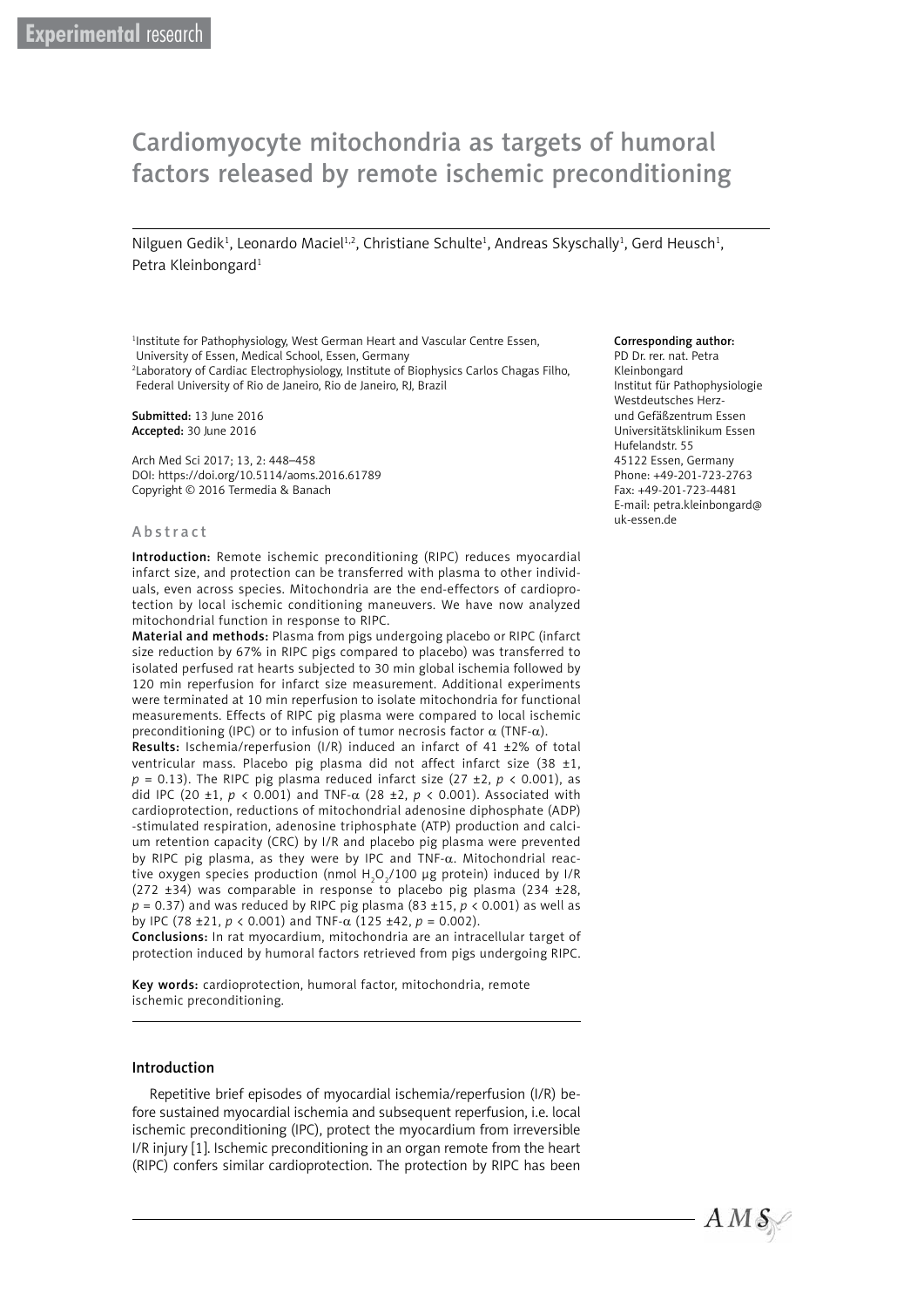confirmed experimentally by infarct size reduction in all animal species tested so far [2]. Likewise, RIPC by repetitive limb I/R attenuates myocardial injury in patients undergoing elective interventional [3] or surgical coronary revascularization [4–6], and also in patients with acute myocardial infarction [7–10]. The protection was confirmed by reduced cardiac biomarker release [3–6], by cardiac imaging  $[7, 8, 10]$ , and by improved short-  $[6, 8]$  and longterm clinical outcome [3, 5, 11]. However, in two recent large-scale randomized trials, ERICCA and RIPHeart, RIPC neither reduced biomarker release nor improved clinical outcome of patients undergoing cardiac surgery [12, 13]. To improve the effective use of RIPC in patients, a better understanding of how the remote stimulus is transferred from the ischemic/reperfused organ or limb to the heart, as well as identification of its intracellular target in the protected organ, is needed [14, 15].

The cardioprotective signal from the ischemic/ reperfused organ or limb to the heart is transferable with plasma [16–18] or a plasma-derived dialysate/filtrate [19, 20] from one individual to another, even across species. Investigations deciphering possible myocardial intracellular targets of RIPC were inspired by studies on local IPC or postconditioning. Mitochondria are viewed as end-effectors of these cardioprotective strategies. The preservation of mitochondrial function after I/R is decisive for survival of cardiomyocytes and thus salvage of the myocardium [21, 22]. Whether mitochondria are also the target of cardioprotection by RIPC is still under investigation. In rats, myocardial infarct size reduction by RIPC is associated with preserved mitochondrial morphology [23], maintained mitochondrial membrane potential and increased mitochondrial manganese superoxide dismutase (MnSOD) content [24]. Several studies have also reported changes in mitochondrial function by RIPC: mitochondrial respiration was improved in rat hearts [25] and in right atrial appendages *in situ* of patients undergoing cardiac surgery [26, 27]. Transfer of rabbit RIPC plasma dialysate to isolated perfused neonatal rabbit hearts also improved mitochondrial respiration but had no effect on mitochondrial permeability transition pore (mPTP) opening [28]. However, none of these latter studies demonstrated an association of improved mitochondrial function with infarct size reduction.

The available data can therefore not clarify a relationship between improved mitochondrial function and cardioprotection, i.e. infarct size reduction by RIPC. Whether or not mPTP opening, which is decisive for cardiomyocyte survival or death at early reperfusion [29–31], is associated with infarct size reduction by RIPC is also not clear at this point. Therefore, in this study we used an established setup with humoral across-species transfer of RIPC's cardioprotection from an anesthetized pig model *in situ* to an *in vitro* isolated perfused rat heart model subjected to global I/R [18]. Mitochondria were isolated from the isolated perfused rat hearts at early reperfusion. Mitochondrial function, i.e. mitochondrial adenosine diphosphate (ADP)-stimulated respiration, calcium retention capacity (CRC) to estimate mPTP opening, adenosine triphosphate (ATP) production and reactive oxygen species (ROS) production, was measured at physiological temperature of 37°C. For comparison of humorally transferred RIPC cardioprotection, isolated perfused rat hearts were also subjected to local IPC and to infusion of tumor necrosis factor  $\alpha$  (TNF-α), which is known to be an endogenous humoral factor of cardioprotection [32–34].

#### Material and methods

## **Materials**

Chemicals were of the highest quality available, and all solutions were freshly prepared using Milli-Q water or high quality analytical grade organic solvents and, where appropriate, sterilized prior to use. Materials were obtained from Sigma-Aldrich (Deisenhofen, Germany) or purchased as indicated.

## Plasma separation after RIPC or placebo maneuver in pigs

Anesthetized pigs were subjected to RIPC  $(4 \times 5 \text{ min/5 min}$  hindlimb  $1/R$ ,  $n = 10$ ) or placebo (*n* = 10) before 60 min/180 min coronary occlusion/reperfusion. One hour after the RIPC or placebo maneuver, 100 to 120 ml of arterial blood was withdrawn and sampled in vials containing lithium-heparin and immediately centrifuged at 800 g and 4°C for 10 min. Separated plasma was centrifuged at 4500 g and 4°C for an additional 10 min. The separated plasma was stored at –80°C for later use and again centrifuged for 10 min at 4500 g and filtered (0.2 µm pore size) before use. For details see Skyschally *et al.* [18].

#### Experiments in isolated rat hearts

The experimental protocols were approved by the Landesamt für Natur, Umwelt und Verbraucherschutz Nordrhein-Westfalen, Germany (B1322/12), and the investigation conforms to the Guide for the Care and Use of Laboratory Animals published by NIH Publication 85–23, revised 1996 [35].

Male Lewis rats (age: 10–14 weeks, weight: 250– 400 g) were anesthetized by intraperitoneal injection of sodium pentobarbital (400 mg/kg; Narcoren, Merial, Hallbergmoos, Germany). The injection was supplemented with 1000 IU of heparin to attenuate coagulation. The hearts were rapidly excised and placed in ice-cold saline before they were mounted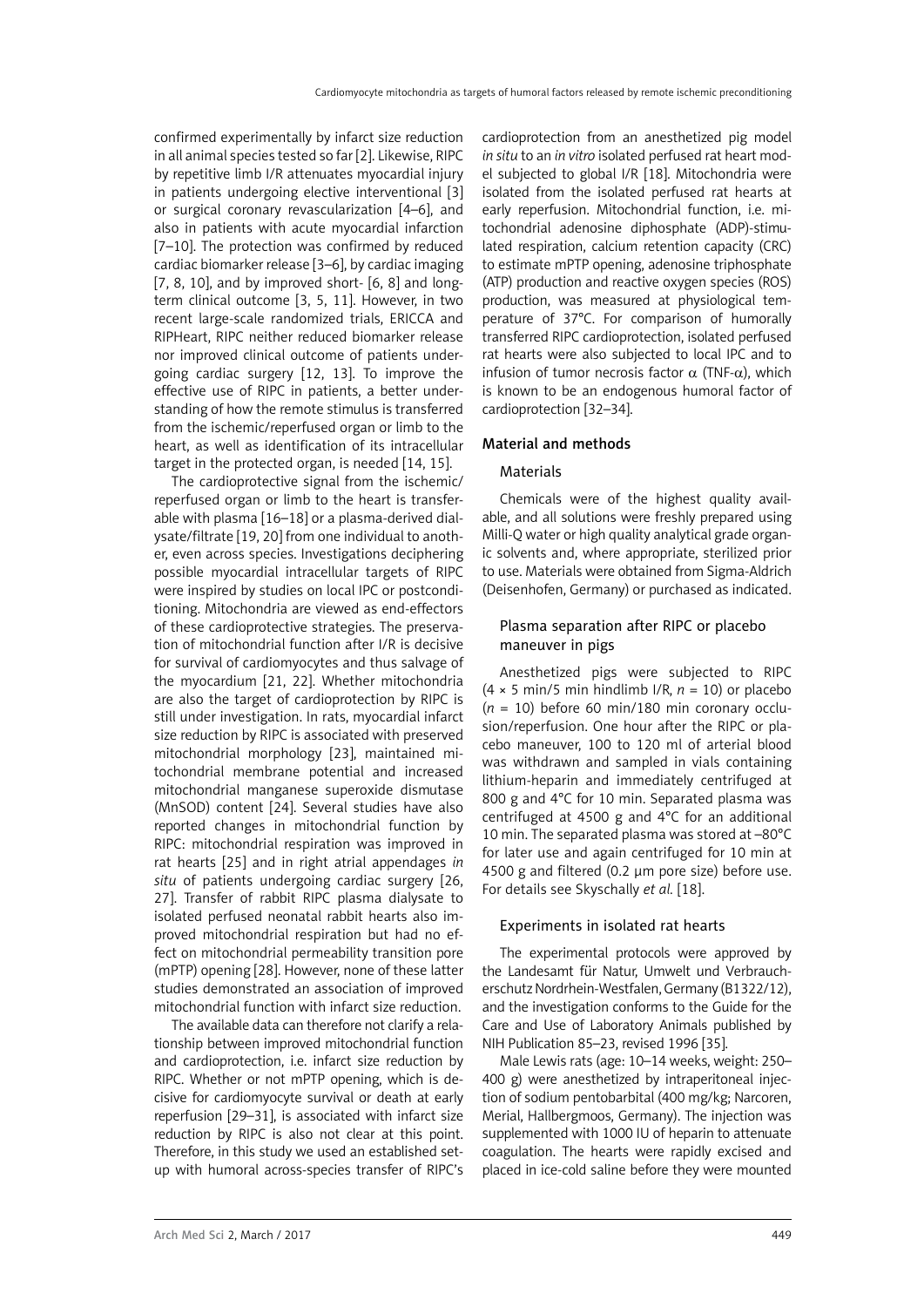on a Langendorff apparatus. Modified Krebs-Henseleit buffer (KHB; in mmol/l: NaCl 118.0, KCl 4.7,  $MgSO_4$  1.6, KH<sub>2</sub>PO<sub>4</sub> 1.2, glucose 5.6, NaHCO<sub>3</sub> 24.9, sodium pyruvate 2.0, CaCl $_{\rm 2}$  2.0; gassed with 95% O $_{\rm 2}$ and 5% CO<sub>2</sub> in a 37°C pre-warmed reservoir) was used for retrograde perfusion at constant pressure (65–68 mm Hg). The perfusate temperature was held constant by a heat exchanger located next to the aortic cannula. A fluid-filled latex balloon was inserted through the left atrium into the left ventricle and connected to a pressure transducer (CODAN pvb Medical, Lensahn, Germany). Minimal left ventricular pressure (LVP<sub>min</sub>) was set to 5–15 mm Hg by balloon inflation to control ventricular preload, and maximal systolic left ventricular pressure (LVP<sub>max</sub>) was measured. Heart rate was set to 400 bpm by atrial pacing. Coronary flow (CF) was measured by an inline ultrasonic transit time flow probe (ME2- PXN Transonic, Maastricht, NL) connected to the aortic cannula. During the whole experiment, the hearts were continuously immersed in 37°C warm buffer to avoid hypothermia. Hearts were allowed to stabilize for 20 min before a protocol was started (the last 30 s were defined as baseline).

#### Experimental protocols

Sham: Hearts were perfused with KHB solution for 60 or 170 min.

I/R: Global ischemia was induced for 30 min by full stop of retrograde perfusion followed by 10 or 120 min reperfusion.

Placebo/RIPC pig plasma: Infarct size of pig hearts was reduced with RIPC (12 ±2% of area at risk) in comparison to placebo (36  $\pm$ 6%;  $p$  < 0.05) and was comparable with the size measured in our prior study [18]. Pig plasma was infused for 8 min via a syringe pump into the KHB solution (1 : 10 volume ratio) before passing the heat exchanger. After 2 min washout of the plasma with KHB solution to avoid adherence of proteins from stagnant plasma to the Langendorff apparatus, global ischemia was induced as in the I/R protocol, and plasma infusion was continued during the initial 5 min of reperfusion.

Local IPC: Three cycles of 3 min/3 min of I/R were induced immediately before induction of the I/R protocol.

TNF- $\alpha$  infusion: TNF- $\alpha$  (0.5 ng/ml) was perfused for 7 min via a syringe pump into the KHB solution before passing the heat exchanger. A washout with KHB solution for 10 min was performed before induction of the I/R protocol to activate the cardioprotection by TNF-α [36].

For infarct size measurement experimental protocols were terminated after 120 min reperfusion. For measurement of mitochondrial function, experimental protocols were terminated after 10 min reperfusion to isolate mitochondria from the rat hearts.

## Coronary flow and left ventricular developed pressure

Coronary flow and left ventricular developed pressure (LVDP = LVP<sub>max</sub> – LVP<sub>min</sub>) were analyzed at the following time points of the protocols: at baseline, after plasma infusion/IPC/TNF- $\alpha$  infusion (intervention), at 5/25 min ischemia, and at 10/30 min reperfusion. Mean values over 30 s at the respective time points were calculated.

#### Infarct size measurement

After 120 min reperfusion hearts were frozen in Cryomatrix (Thermo Scientific, Waltham, MA, USA) at –20°C and cut into transverse 1 mm thick slices. Infarcted tissue was demarcated by staining with 2% triphenyl tetrazolium chloride (TTC) solution containing 5% dextran at 37°C for 20 min. Stained slices were weighed and photographed from both sides. The total slice area and the infarcted area were measured by computer-assisted planimetry. After normalization for weight, infarct size was calculated as the fraction of total ventricular mass [18].

### Mitochondria isolation and measurement of mitochondrial function

All procedures were performed on ice or at 4°C. After 10 min reperfusion isolated rat hearts were rapidly removed from the Langendorff apparatus, placed in ice-cold isolation buffer (pH 7.4) containing (in mmol/l) 250 sucrose, 10 HEPES, 1 ethylene glycol tetraacetic acid (EGTA), with 0.5% w/v bovine serum albumin (BSA), minced thoroughly using scissors, and then homogenized with a tissue homogenizer (Ultra-Turrax, IKA, Staufen, Germany) using two 10 s treatments at a shaft rotation rate of 6,500 rpm to release the subsarcolemmal mitochondria. Further homogenization with a Teflon pestle in the presence of proteinase type XXIV (8 IU/mg tissue weight) then released interfibrillar mitochondria. The homogenate containing subsarcolemmal and interfibrillar mitochondria was centrifuged at 700 g for 10 min. The supernatant was collected and centrifuged at 14,000 g for 10 min. The resulting pellet was resuspended in isolation buffer without BSA and centrifuged at 10,000 g for 5 min. The latter procedure was repeated, and the pellet was resuspended in isolation buffer [37]. The protein concentration of the resuspended pellet was determined using a protein assay (Lowry method, Bio-Rad, Hercules, CA, USA) with BSA as standard (Thermo Scientific, Waltham, MA, USA).

#### Mitochondrial respiration

Mitochondrial respiration was measured with a Clark-type electrode (Strathkelvin, Glasgow, UK) at 37°C during magnetic stirring in incubation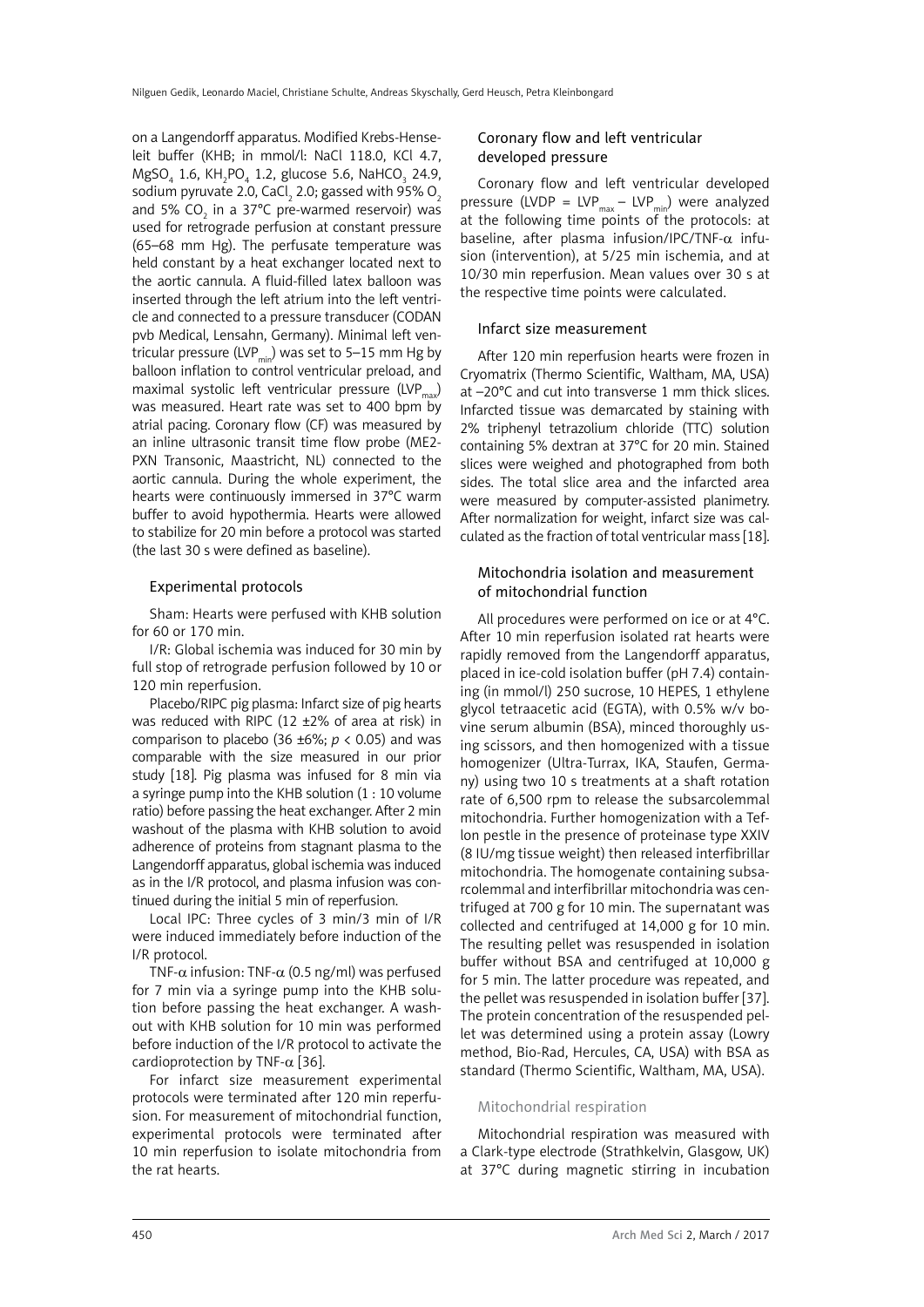buffer containing in mmol/l: 125 KCl, 10 MOPS, 2 MgCl $_2$ , 5 KH $_2$ PO $_4$ , 0.2 EGTA with 5 glutamate and 5 malate as substrates for complex I. The oxygen electrode was calibrated using a solubility coefficient of 217 nmol  $O_2$ /ml at 37°C.

For the measurement of complex I respiration, suspended mitochondria (corresponding to a protein amount of 50 µg) were added to 0.5 ml of incubation buffer. After 2 min, 1 mmol/l ADP was added and ADP-stimulated respiration was measured over 2–3 min.

Hereafter, mitochondria were used to either measure complex IV respiration and maximal uncoupled oxygen uptake in the respiration chamber, or incubation buffer containing mitochondria was taken from the respiration chamber to measure ATP production or ROS production, respectively.

Complex IV respiration was stimulated by adding N,N,N′,N′-tetramethyl-p-phenylenediamine (TMPD, 300 µmol/l) and ascorbate (3 mmol/l), which donates electrons to cytochrome oxidase via the reduction of cytochrome c. Maximal uncoupled oxygen uptake was measured in the presence of 30 nmol/l carbonyl cyanide-p-trifluoromethoxyphenyl-hydrazone (FCCP) [37].

## Mitochondrial ATP production

After measurement of ADP-stimulated respiration, the incubation buffer containing mitochondria was taken from the respiration chamber and immediately supplemented with ATP assay mix (diluted 1 : 5). Mitochondrial ATP production after measurement of respiration was determined immediately and compared with ATP standards using a 96-well white plate and a Cary Eclipse spectrophotometer (Varian, Mulgrave, Victoria, Australia) at 560 nm emission wavelength [37].

## Calcium retention capacity

Calcium retention capacity was determined using suspended mitochondria (corresponding to a protein amount of 100  $\mu$ g) in 1 ml of CRC buffer containing (in mmol/l) 125 KCl, 10 MOPS, 2 MgCl<sub>2</sub>, 5 KH<sub>2</sub>PO<sub>4</sub> with 5 glutamate and 5 malate as substrates in the presence of ADP (0.4 mmol/l), at 37°C. Calcium green-5N (0.5 µmol/l, Life Technologies, Carlsbad, CA, USA) was used to measure the extramitochondrial calcium concentration in a spectrophotometer (Cary Eclipse, Varian, Mulgrave, Victoria, Australia) at 500 nm emission and 530 nm extinction wavelengths. Pulses of 5 nmol CaCl $_2$  were added every minute until a rapid increase in calcium green fluorescence indicated mPTP opening [38]. The immunosuppressant cyclosporine A delays mPTP opening by interaction with cyclophilin D to keep the pore closed [39]. Therefore, additional measurements were

performed with cyclosporine A  $(10 \mu \text{mol/l})$  as a positive control.

## ROS production

The Amplex Red Hydrogen Peroxide Assay (Life Technologies, Carlsbad, CA, USA) was used to determine the ROS concentration in the extramitochondrial space. Amplex Red reacts in a 1 : 1 stoichiometry with peroxides under catalysis by horseradish peroxidase (HRP) and produces highly fluorescent resorufin. The incubation buffer containing mitochondria was removed from the respiration chamber and immediately supplemented with 50  $\mu$ mol/l Amplex UltraRed and 2 U/ml HRP. The supernatant was collected after 120 min of incubation in the dark. The ROS concentration was determined and compared with  $H_2O_2$  standards using a 96-well black plate and a Cary Eclipse fluorescence spectrophotometer (Varian, Mulgrave, Victoria, Australia) at 540 nm emission and 580 nm extinction wavelengths [37].

## Statistical analysis

Data are presented as mean ± standard error of the mean (SEM). Coronary flow and LVDP were analyzed by two-way ANOVA for repeated measures. Infarct size, mitochondrial respiration, ATP production, CRC and ROS production were analyzed by one-way ANOVA. When a significant difference was detected, one-way and two-way ANOVA were followed by Fisher's LSD post-hoc tests (SigmaStat 2.03, SPSS Inc., Chicago, IL, USA). Differences were considered significant at the level of *p* < 0.05.

## Results

## Coronary flow and left ventricular developed pressure in isolated perfused rat hearts

Coronary flow and LVDP were not different between groups at baseline and did not change during the experiments in the rat hearts with sham. After plasma infusion, during ischemia, and during reperfusion, CF and LVDP were comparable between I/R, placebo and RIPC pig plasma, respectively. CF and LVDP of rat hearts with IPC and TNF- $\alpha$  infusion were comparable with I/R during ischemia, but rat hearts recovered better with IPC at reperfusion (Table I).

## Infarct size of isolated perfused rat hearts

Almost no infarction was detectable with sham. Compared to I/R, infarct size was similar with placebo pig plasma, whereas RIPC pig plasma reduced infarct size. Comparable infarct size reduction was observed with local IPC and TNF-α infusion (Figure 1).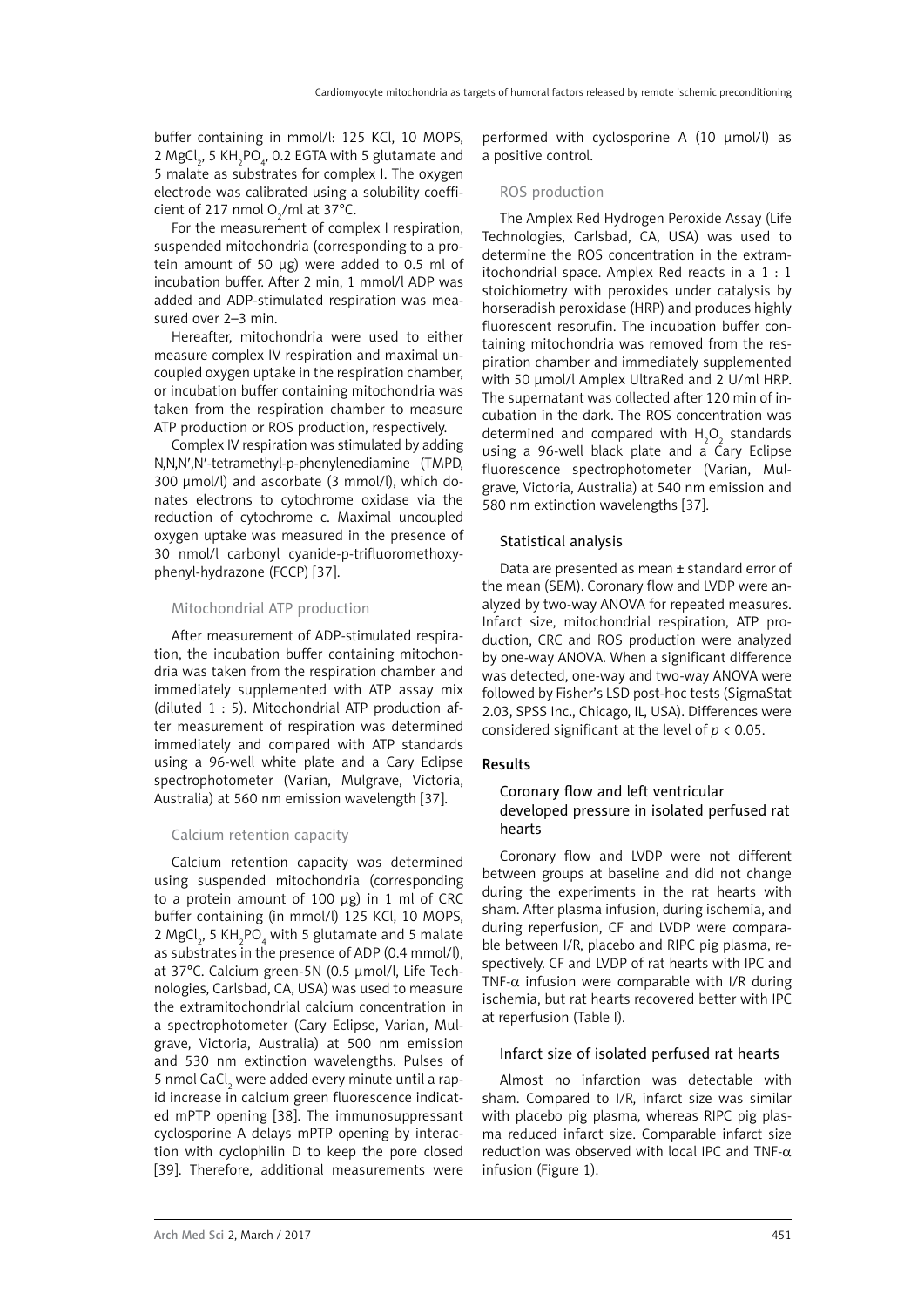| Variable                                 | Time               |                                           |                                                        | Rat hearts for infarct size measurement Rat hearts for mitochondria preparation |                                |
|------------------------------------------|--------------------|-------------------------------------------|--------------------------------------------------------|---------------------------------------------------------------------------------|--------------------------------|
|                                          |                    | $\mathsf{CF}_{\mathsf{mean}}$<br>[ml/min] | $\ensuremath{\mathsf{LVDP}_{\mathrm{max}}}$<br>[mm Hg] | $\mathsf{CF}_{\mathsf{mean}}$<br>[ml/min]                                       | LVDP <sub>max</sub><br>[mm Hg] |
| 1/R<br>$(n = 8/8)$                       | Baseline           | $13.0 \pm 0.6$                            | 74.5 ±6.7                                              | $12.6 \pm 0.9$                                                                  | $91.3 \pm 6.0$                 |
|                                          | After intervention | $12.4 \pm 0.6$                            | $71.6 \pm 7.9$                                         | $12.6 \pm 0.9$                                                                  | $91.9 \pm 6.2$                 |
|                                          | Ischemia 5 min     | $0.0 \pm 0.0^*$                           | $0.4 \pm 0.2^*$                                        | $0.0 \pm 0.0^*$                                                                 | $0.6 \pm 0.3*$                 |
|                                          | Ischemia 25 min    | $0.0 \pm 0.0*$                            | $0.3 \pm 0.1*$                                         | $0.0 \pm 0.0^*$                                                                 | $3.8 \pm 3.6*$                 |
|                                          | Reperfusion 10 min | $8.5 \pm 0.8^*$                           | $22.9 \pm 7.8^*$                                       | $7.9 \pm 1.2*$                                                                  | $25.4 \pm 6.6*$                |
|                                          | Reperfusion 30 min | 7.7 $\pm 0.9^*$                           | $31.0 \pm 7.6*$                                        |                                                                                 |                                |
| pPlacebo<br>$(n = 10/10)$                | <b>Baseline</b>    | $12.3 \pm 0.4$                            | $87.9 \pm 5.7$                                         | $13.1 \pm 0.4$                                                                  | $81.0 \pm 5.6$                 |
|                                          | After intervention | $12.7 \pm 0.4$                            | $80.3 \pm 6.9$                                         | $13.8 \pm 0.7$                                                                  | $71.5 \pm 7.1$                 |
|                                          | Ischemia 5 min     | $0.0 \pm 0.0*$                            | $0.4 \pm 0.1*$                                         | $0.0 \pm 0.0*$                                                                  | $0.4 \pm 0.1*$                 |
|                                          | Ischemia 25 min    | $0.0 \pm 0.0*$                            | $0.3 \pm 0.1^*$                                        | $0.0 \pm 0.0*$                                                                  | $0.2 \pm 0.1^*$                |
|                                          | Reperfusion 10 min | $8.0 \pm 0.7$ <sup>*1</sup>               | $30.1 \pm 5.7^*$                                       | $8.8 \pm 0.6*$                                                                  | 34.6 ±5.2*                     |
|                                          | Reperfusion 30 min | $7.3 \pm 0.7$ <sup>*1</sup>               | $34.1 \pm 5.8^*$                                       | $\overline{a}$                                                                  |                                |
| pRIPC<br>$(n = 10/10)$                   | Baseline           | $12.6 \pm 0.5$                            | $88.7 + 8.2$                                           | $12.1 \pm 0.4$                                                                  | $91.8 \pm 3.3$                 |
|                                          | After intervention | $12.8 \pm 0.9$                            | 80.5 ±9.9                                              | $13.3 \pm 0.4$                                                                  | $87.8 \pm 3.1$                 |
|                                          | Ischemia 5 min     | $0.0 \pm 0.0*$                            | $0.3 \pm 0.1*$                                         | $0.0 \pm 0.0*$                                                                  | $0.5 \pm 0.3*$                 |
|                                          | Ischemia 25 min    | $0.0 \pm 0.0^*$                           | $0.5 \pm 0.4^*$                                        | $0.0 \pm 0.0^*$                                                                 | $0.2 \pm 0.1^*$                |
|                                          | Reperfusion 10 min | $9.0 \pm 0.8**$                           | $30.4 \pm 8.4*$                                        | $8.9 \pm 0.8*$                                                                  | $21.7 \pm 9.0^*$               |
|                                          | Reperfusion 30 min | $8.1 \pm 0.9**$                           | $28.8 \pm 8.4*$                                        | $\qquad \qquad -$                                                               |                                |
| <b>IPC</b><br>$(n = 8/11)$               | Baseline           | $12.0 \pm 0.6$                            | 79.8 ±7.8                                              | $12.1 \pm 0.6$                                                                  | $95.0 \pm 5.4$                 |
|                                          | After intervention | $12.2 \pm 0.5$                            | $70.4 \pm 7.5$                                         | $12.4 \pm 0.6$                                                                  | $85.1 \pm 5.1$                 |
|                                          | Ischemia 5 min     | $0.0 \pm 0.0^*$                           | $1.5 \pm 1.0^*$                                        | $0.0 \pm 0.0^*$                                                                 | $0.6 \pm 0.2^*$                |
|                                          | Ischemia 25 min    | $0.0 \pm 0.0*$                            | $2.0 \pm 1.7$ *                                        | $0.0 \pm 0.0^*$                                                                 | $4.8 \pm 4.2^*$                |
|                                          | Reperfusion 10 min | $12.3 \pm 0.7$ <sup>†</sup>               | $44.7 \pm 11.6$ <sup>*†</sup>                          | $11.8 \pm 1.0^*$                                                                | 69.6 ±10.4* <sup>†</sup>       |
|                                          | Reperfusion 30 min | $10.9 \pm 0.6$ <sup>†</sup>               | $51.0 \pm 13.5$ **                                     |                                                                                 |                                |
| TNF- $\alpha$<br>infusion<br>$(n = 7/8)$ | Baseline           | $12.8 \pm 0.7$                            | $75.3 \pm 7.6$                                         | $13.6 \pm 0.6$                                                                  | $93.9 \pm 5.8$                 |
|                                          | After intervention | $12.0 \pm 0.9$                            | 70.5 ±9.0                                              | $13.6 \pm 0.5$                                                                  | $96.6 \pm 5.8$                 |
|                                          | Ischemia 5 min     | $0.0 \pm 0.0*$                            | $0.6 \pm 0.1*$                                         | $0.0 \pm 0.0*$                                                                  | $0.6 \pm 0.1*$                 |
|                                          | Ischemia 25 min    | $0.0 \pm 0.0^*$                           | $0.1 \pm 0.0^*$                                        | $0.0 \pm 0.0^*$                                                                 | $0.4 \pm 0.2^*$                |
|                                          | Reperfusion 10 min | $7.4 \pm 0.9**$                           | $22.8 \pm 3.0*$                                        | $9.7 \pm 1.1*$                                                                  | $34.3 \pm 6.1*$                |
|                                          | Reperfusion 30 min | $6.9 \pm 0.8$ **                          | $19.1 \pm 3.8*$                                        | $\overline{\phantom{0}}$                                                        | $\equiv$                       |
| Sham<br>$(n = 6/8)$                      | Analogue to        |                                           |                                                        |                                                                                 |                                |
|                                          | Baseline           | $12.8 \pm 1.4$                            | 84.9 ±9.1                                              | $12.2 \pm 0.7$                                                                  | $95.1 \pm 3.2$                 |
|                                          | After intervention | $12.7 \pm 1.3$                            | 87.7 ±9.0                                              | $12.0 \pm 0.7$                                                                  | $95.0 \pm 3.6$                 |
|                                          | Ischemia 5 min     | $12.4 \pm 1.3$                            | $85.6 \pm 9.1$                                         | $11.8 \pm 0.7$                                                                  | $94.0 \pm 3.7$                 |
|                                          | Ischemia 25 min    | $11.9 \pm 1.3$                            | 84.5 ±9.4                                              | $11.3 \pm 0.9$                                                                  | $88.0 \pm 4.9$                 |
|                                          | Reperfusion 10 min | $11.7 \pm 1.3$                            | $83.3 \pm 8.5$                                         | $10.9 \pm 0.8$                                                                  | $83.7 + 4.4$                   |
|                                          | Reperfusion 30 min | $11.5 \pm 1.1$                            | $83.3 \pm 8.3$                                         |                                                                                 |                                |

| Table I. Coronary flow and left ventricular developed pressure of isolated perfused rat hearts |  |
|------------------------------------------------------------------------------------------------|--|
|------------------------------------------------------------------------------------------------|--|

Mean coronary perfusate flow (CF<sub>mean</sub>) and maximal developed left ventricular pressure (LVDP<sub>max</sub>) of isolated perfused rat hearts with<br>ischemia/reperfusion (I/R) and I/R with plasma taken from pigs after placebo (pPlaceb *preconditioning (pRIPC), with local ischemic preconditioning (IPC), with tumor necrosis factor* α *(TNF-*α*) infusion and without I/R (sham).*  CF<sub>mean</sub> and LVDP<sub>max</sub> were analyzed at different time points: at baseline, after plasma infusion/IPC/TNF-α infusion (intervention), at 5/25 min<br>ischemia, and at 10/30 min reperfusion. Mean ± SEM; \*p < 0.05 vs. baseline;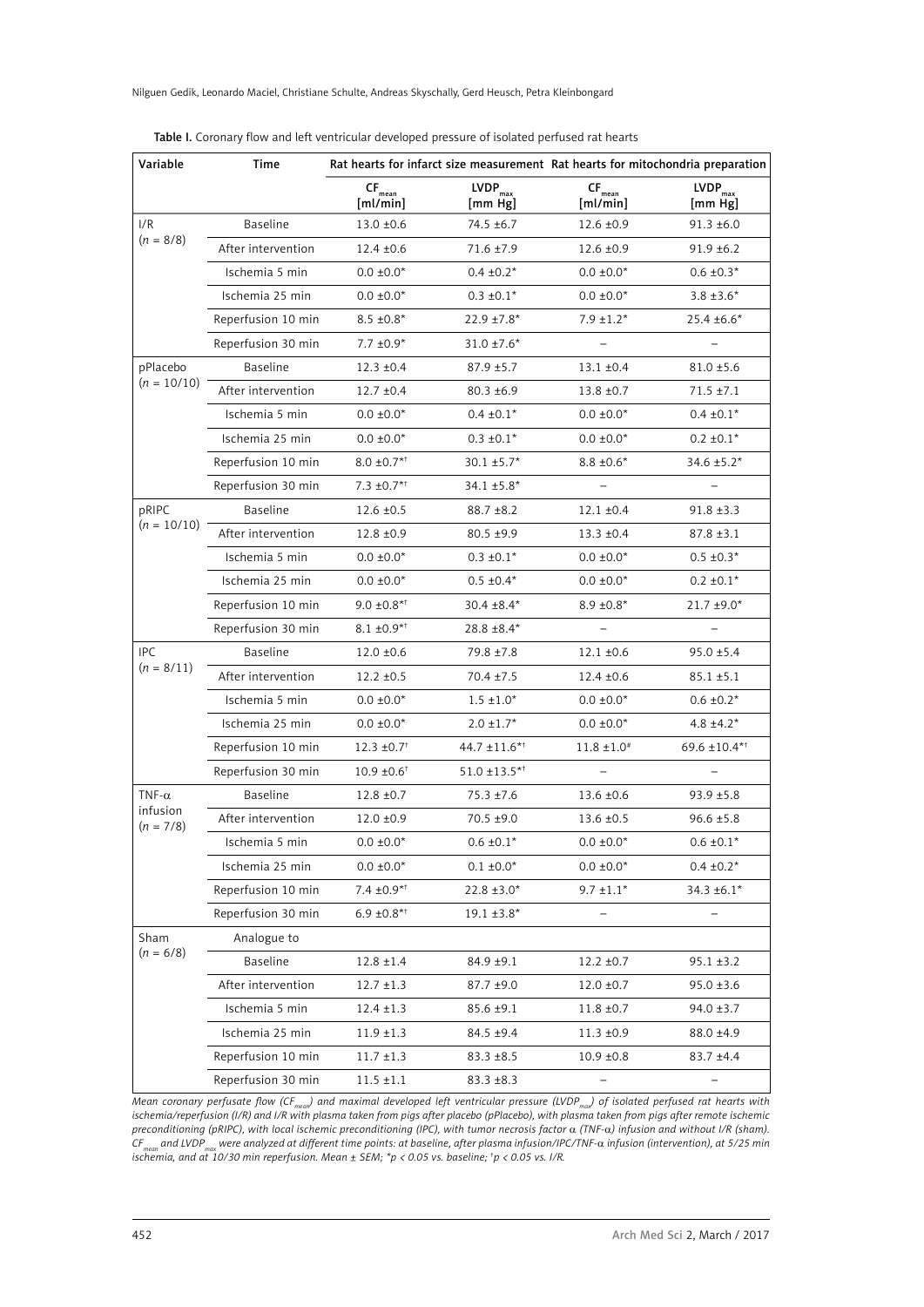#### Mitochondrial function

ADP-stimulated complex I respiration was reduced after I/R compared to sham. With placebo pig plasma ADP-stimulated complex I respiration was not different from that with I/R. RIPC pig plasma improved ADP-stimulated complex I respiration over that with placebo pig plasma and I/R, as did IPC and TNF- $\alpha$  (Figure 2 A). Mitochondrial complex IV respiration and maximal oxygen uptake of uncoupled mitochondria were not different between groups, reflecting an equal loading of viable mitochondria (Figures 2 B).

The mitochondrial ATP production was decreased after I/R compared to sham. Placebo pig plasma did not cause any difference to I/R. The RIPC pig plasma increased ATP production over that with placebo pig plasma and I/R. ATP production was increased with IPC and TNF $\alpha$  over that with I/R (Figure 3).

The CRC of mitochondria was reduced after I/R compared to sham. CRC with placebo pig plasma was comparable with that after I/R. RIPC pig plasma improved CRC over that with placebo pig plasma and I/R. Local IPC and TNF- $\alpha$  improved CRC over that with I/R (Figure 4 A). With cyclosporine A, CRC was not different between groups (Figure 4 B).

Mitochondrial ROS production after I/R was higher compared to sham. The ROS production with placebo pig plasma was comparable with that in I/R. RIPC pig plasma reduced the ROS production. Local IPC and TNF- $\alpha$  also reduced the ROS production (Figure 5).

#### Discussion

In the present study, improved mitochondrial function at early reperfusion was associated with cardioprotection by humoral transfer of RIPC pig plasma to isolated perfused rat hearts, supporting



Figure 1. Infarct size in isolated rat hearts after sham (*n* = 6), ischemia/reperfusion (I/R; *n* = 8) and I/R with plasma taken from pigs after placebo (pPlacebo;  $n = 10$ ), with plasma taken from pigs after remote ischemic preconditioning (pRIPC; *n* = 10), with local ischemic preconditioning (IPC; *n* = 8) and with tumor necrosis factor α (TNF-α; *n* = 7) infusion *#P < 0.05 vs. sham, \*p < 0.05 vs. I/R, § p < 0.05 vs. placebo.*

the notion that mitochondria are a myocardial target organelle of RIPC's protection.

The extent of infarct size reduction and the improvement of mitochondrial function by RIPC pig plasma were comparable to those induced by local IPC or TNF-α infusion, whereas the recovery of rat heart LVDP during reperfusion was better with local IPC than in response to RIPC pig plasma or TNF- $\alpha$ . These findings suggest that improved mitochondrial function plays no important role in the functional recovery of the rat heart, except for the reduction of infarct size. The IPC is a most effective local ischemic conditioning maneuver and is associated with improved mitochondrial function [40, 41]. The cytokine TNF- $\alpha$  activates intracellular cardioprotective signaling [42, 43], which converges at the mitochondria [21]. The TNF- $\alpha$ has an ambivalent role in myocardial ischemia/ reperfusion injury and during myocardial protection [32]. Both IPC [44–46] and remote ischemic postconditioning [47] depress the I/R-induced in-



Figure 2. Respiration of isolated mitochondria from rat hearts after sham (*n* = 8), ischemia/reperfusion (I/R; *n* = 8) and I/R with plasma taken from pigs after placebo (pPlacebo; *n* = 10), with plasma taken from pigs after remote ischemic preconditioning (pRIPC;  $n = 10$ ), with local ischemic preconditioning (IPC;  $n = 11$ ) and with tumor necrosis factor α (TNF-α; *n* = 8) infusion. A – Adenosine diphosphate (ADP)-stimulated complex I respiration. B – Complex IV respiration with TMPD and ascorbate (white) and maximal uncoupled oxygen uptake with FCCP (grey) *#P < 0.05 vs. sham, \*p < 0.05 vs. I/R, § p < 0.05 vs. placebo.*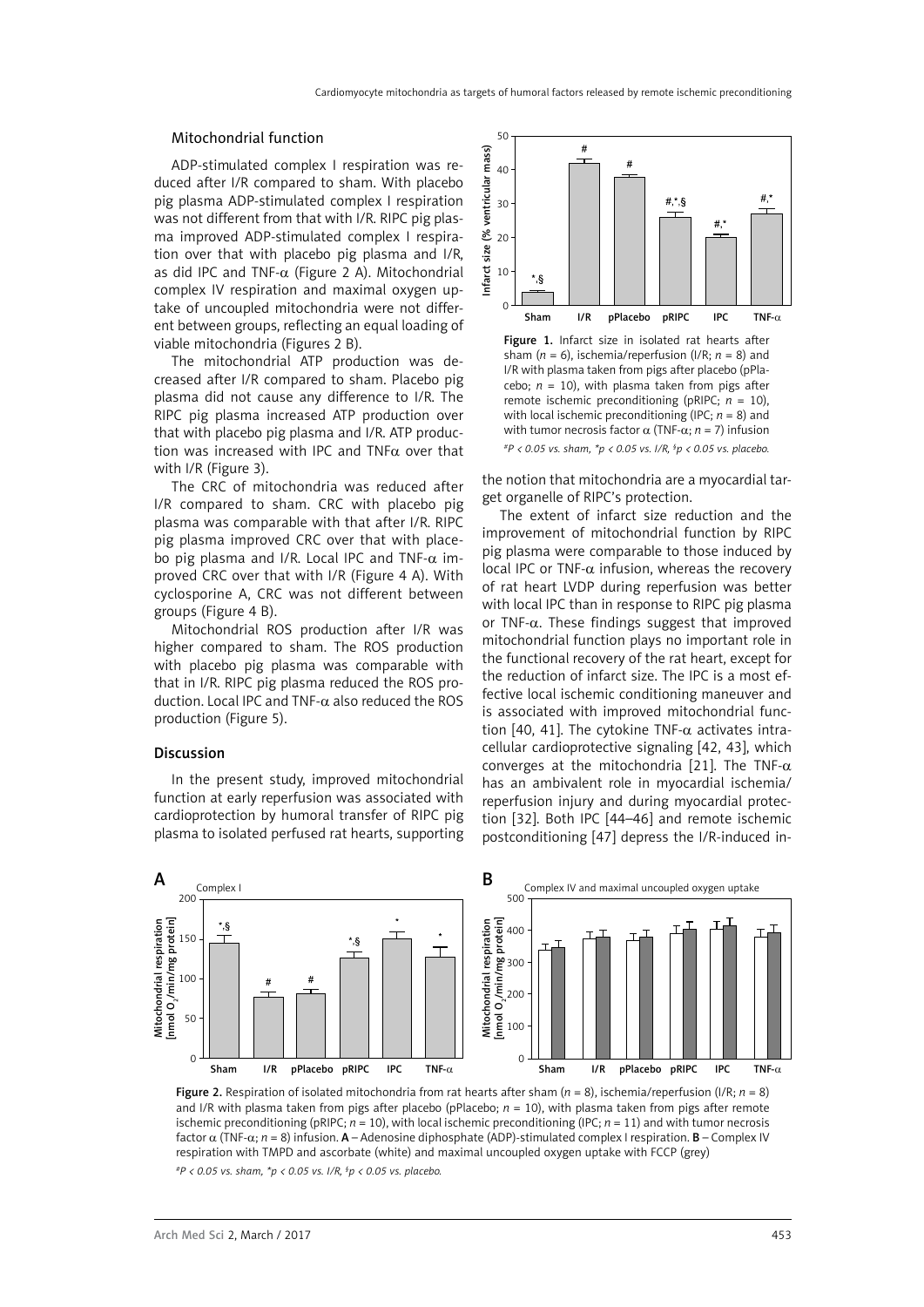

Figure 3. Adenosine triphosphate (ATP) production of isolated mitochondria from rat hearts after sham  $(n = 8)$ , ischemia/reperfusion  $(1/R; n = 8)$ and I/R with plasma taken from pigs after placebo (pPlacebo;  $n = 8$ ), with plasma taken from pigs after remote ischemic preconditioning (pRIPC; *n* = 8), with local ischemic preconditioning (IPC; *n* = 11) and with tumor necrosis factor  $\alpha$  (TNF- $\alpha$ ;  $n = 8$ ) infusion

*#P < 0.05 vs. sham, \*p < 0.05 vs. I/R, § p < 0.05 vs. placebo.*

crease of endogenous TNF- $\alpha$  in rodents. On the other hand, exogenous TNF- $\alpha$  mimics IPC cardioprotection when administered prior to ischemia [48], and protection by IPC is lost in TNF- $\alpha$ -KO mice [49]. Cardioprotection by exogenous TNF- $\alpha$ is dose-dependent: whereas lower doses are protective, higher TNF- $\alpha$  doses even increase infarct size [34]. Thus, TNF- $\alpha$  has bidirectional effects: TNF- $\alpha$  at low concentrations acts as a signaling molecule, but TNF- $\alpha$  at higher concentrations induces irreversible cell damage. The protection by TNF- $\alpha$  is also associated with restoration of mitochondrial respiration [48] and inhibition of mPTP opening [50].

Prior studies suggested that RIPC is also associated with improved mitochondrial respiration [25–28] but did not look for an association with infarct size reduction. Here, we confirmed improved respiration of mitochondria isolated from rat hearts after RIPC pig plasma transfer, and cardioprotection by RIPC was evidenced in the RIPC plasma donor pigs as well as in the plasma acceptor rat hearts by infarct size reduction.

A logical consequence of increased ADP-stimulated respiration is increased ATP production [51]. Exactly such increased ATP production was evident in parallel to the increased respiration by RIPC pig plasma, local IPC and TNF- $\alpha$  infusion.

Improved mitochondrial respiration after local ischemic postconditioning in anesthetized pig hearts was also associated with increased CRC of mitochondria isolated at 10 min reperfusion [52]. As in our previous study on ischemic postconditioning, the improved mitochondrial respiration was associated with an increased CRC in the present study, indicating inhibition of mPTP opening. Opening of the mPTP induces cell death; therefore the inhibition of mPTP opening is decisive for cardiomyocyte survival at early reperfusion [29–31, 53]. Inhibition of mPTP opening by cyclosporine A attenuates reperfusion injury in animals [54, 55], as it also did in a small cohort of patients with acute myocardial infarction [56]. However, this proof-of-concept study was not confirmed by two recent large-scaled randomized trials, CIRCUS and CYCLE, where cyclosporine A neither reduced biomarker release nor improved clinical outcome of patients with acute myocardial infarction [57, 58]. The reasons for the discrepancy between the proofof-concept and the two phase III trials are not clear in detail, but may include different patient inclusion criteria, notably an increased time from symptom onset to reperfusion, greater pre-existing protection by more widespread use of novel  $P_{\gamma_{12}}$  antagonists, a different vehicle used to disolve cyclosporine A in CIRCUS but not in CYCLE, inadequate delivery of the drug to the myocardium at early reperfusion, and a potential false-positive type I error [59].

In contrast to our study, humoral transfer of RIPC rabbit plasma dialysate to isolated neonatal rabbit hearts did not affect the mPTP opening of mitochondria isolated after 30 min reperfusion [28]. The opening of mPTP could have been



Figure 4. Calcium retention capacity of isolated mitochondria from rat hearts after sham (*n* = 8), ischemia/reperfusion (I/R; *n* = 8) and I/R with plasma taken from pigs after placebo (pPlacebo; *n* = 8), with plasma taken from pigs after remote ischemic preconditioning (pRIPC; *n* = 8), with local ischemic preconditioning (IPC; *n* = 8) and with tumor necrosis factor α (TNF-α; *n* = 8) infusion (A). Positive controls with addition of cyclosporine A (B) *#P < 0.05 vs. sham, \*p < 0.05 vs. I/R, § p < 0.05 vs. placebo.*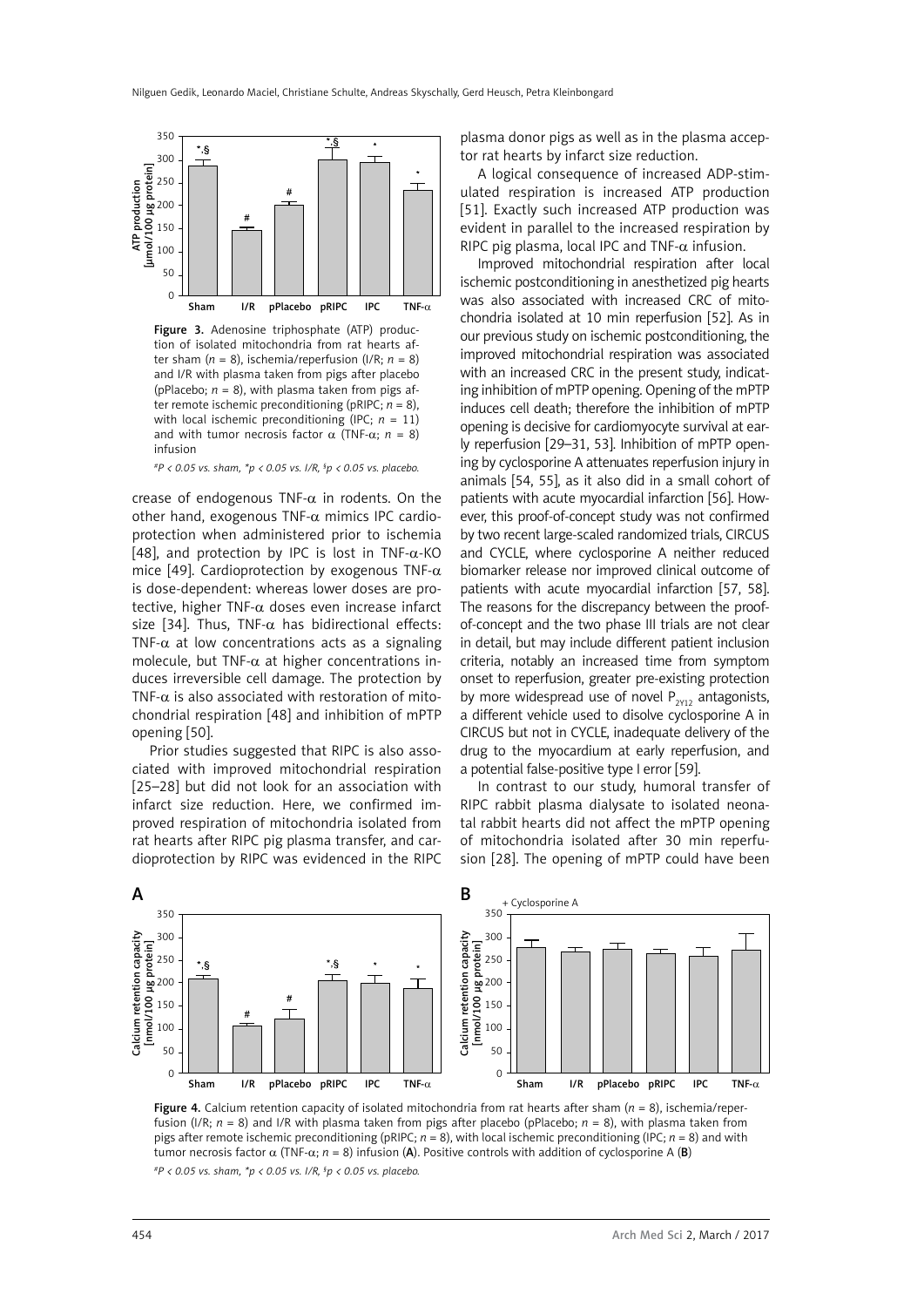missed due to a late observation time point during reperfusion [60] or by absence of cardioprotection, which was not assured [28].

In an *in vivo* murine model with RIPC cardioprotection, S-nitrosation of mitochondrial complex I reduced its activity and finally reduced myocardial ROS production [19]. Here, the transfer of RIPC pig plasma attenuated I/R induced mitochondrial ROS production after improved ADP-stimulated complex I respiration, indicating that mitochondria are involved in the reduction of ROS formation.

The RIPC-induced factor(s) which may contribute to modulation and preservation of mitochondrial function have not been identified yet. In an isolated neonatal rabbit heart model, remote cardioprotection by IPC effluent (from isolated rabbit hearts) preserved mitochondrial integrity and function in an adenosine receptor dependent mechanism. Although infarct size reduction could be mimicked by adenosine, IPC effluent contained additional factor(s) contributing to modulation of the mitochondrial response to I/R injury [61]. In our model, RIPC activated the survival activating factor enhancement (SAFE) pathway, notably signal transducer and activator of transcription 3 (STAT3) in the pig myocardium and both the reperfusion injury salvage kinase (RISK) and the SAFE pathway in the rat myocardium [18]. The activation of mitochondrial STAT3 was causally involved in infarct size reduction by ischemic postconditioning in pigs and associated with preservation of mitochondrial complex I respiration and CRC [52]. Whether RIPC activates mitochondrial STAT3 in association with improved mitochondrial function requires further investigation.

In this study we demonstrated improved mitochondrial function associated with infarct size reduction in isolated perfused rat hearts after humoral transfer of RIPC. However, a causal relationship between preserved mitochondrial function by RIPC and infarct size reduction remains to be established.

The extent of cardioprotection and improvement of mitochondrial function by RIPC pig plasma was comparable to that induced by local IPC. However, other algorithms for IPC and for RIPC but also changes in the concentration of humoral factor transfer to the isolated rat heart may influence the extent of protection. Placebo pig plasma tended to reduce infarct size and increase mitochondrial ATP production compared to the values observed in hearts without plasma infusion. This slight protection could be caused by the plasma protein content itself, e.g. in isolated perfused rat hearts, trace amounts (0.0004%) of bovine or rat serum albumin protected against I/R injury [62]. Also, plasma derived hormones [63] or cytokines [43] can induce cardioprotection. Species-specific differences in hormone or cytokine levels be-



Figure 5. Reactive oxygen species (ROS) production of isolated mitochondria from rat hearts after sham (*n* = 6), ischemia/reperfusion (I/R; *n* = 7) and I/R with plasma taken from pigs after placebo (pPlacebo;  $n = 8$ ), with plasma taken from pigs after remote ischemic preconditioning (pRIPC;  $n = 7$ ), with local ischemic preconditioning (IPC;  $n = 7$ ) and with tumor necrosis factor α (TNF-α; *n* = 7) infusion *#P < 0.05 vs. sham, \*p < 0.05 vs. I/R, § p < 0.05 vs. placebo.*

tween pig and rat plasma may further contribute to protection; e.g. in pig plasma/serum, the concentration of the cytokine TNF- $\alpha$  is higher (50– 150 pg/ml)  $[64–66]$  than in rat plasma  $(-10 \text{ pg})$ ml) [67, 68].

Mitochondrial function was measured at one time point of early reperfusion, and these results are not transferable to the whole reperfusion period [69]. However, the first minutes of reperfusion after the sustained ischemia have been emphasized as critical for signal transduction of cardioprotection and mitochondrial function [22, 69]. Mitochondrial function was assessed using a mixture of mitochondrial fractions, the subsarcolemmal and the interfibrillar mitochondria. Prior studies used subsarcolemmal mitochondria [19, 28] or saponin-permeabilized cardiac fibers [26, 27]. Subsarcolemmal mitochondria are more vulnerable to ischemic injury and to mitochondrial calcium overload than interfibrillar mitochondria [70, 71].

All measurements of mitochondrial function were made at physiological temperature of 37°C. At this temperature, respiration rates are increased and may not be comparable to mitochondrial respiration measured at 25°C [72].

In conclusion, the present study provides evidence that myocardial protection by across-species transfer of RIPC pig plasma to isolated perfused rat hearts is associated with improved mitochondrial function at early reperfusion, supporting the notion that mitochondria are an intracellular target of protection by RIPC.

#### Acknowledgments

Nilguen Gedikand Leonardo Maciel contributed equally to this work.

Grants – German Research Foundation (SFB 1116 B8).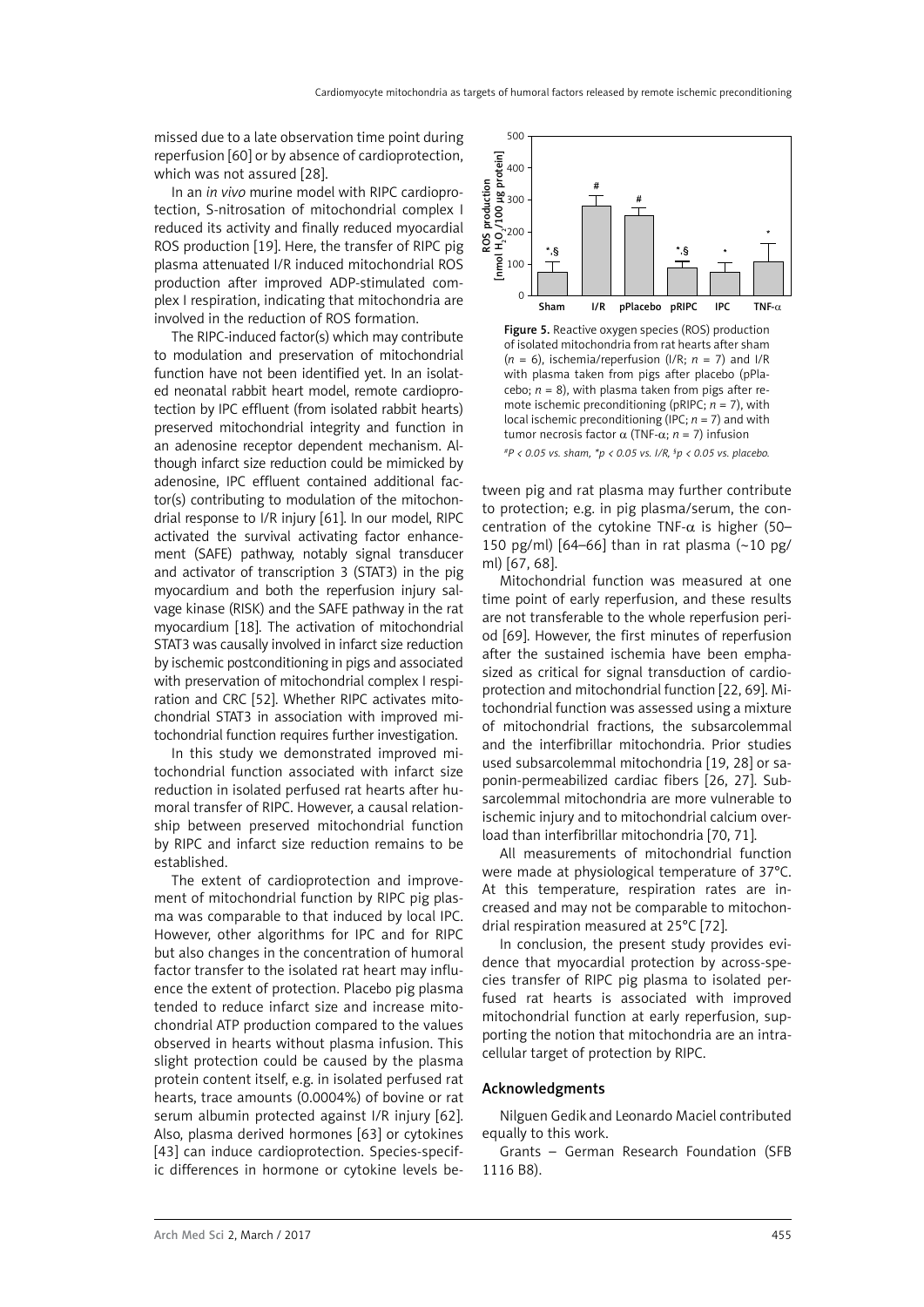#### Conflict of interest

The authors declare no conflict of interest.

#### References

- 1. Murry CE, Jennings RB, Reimer KA. Preconditioning with ischemia: a delay of lethal cell injury in ischemic myocardium. Circulation 1986; 74: 1124-36.
- 2. Heusch G, Botker HE, Przyklenk K, Redington A, Yellon DM. Remote ischemic conditioning. J Am Coll Cardiol 2015; 65: 177-95.
- 3. Davies WR, Brown AJ, Watson W, et al. Remote ischemic preconditioning improves outcome at 6 years after elective percutaneous coronary intervention: the CRISP stent trial long-term follow-up. Circ Cardiovasc Interv 2013; 6: 246-51.
- 4. Hausenloy DJ, Mwamure PK, Venugopal V, et al. Effect of remote ischaemic preconditioning on myocardial injury in patients undergoing coronary artery bypass graft surgery: a randomized controlled trial. Lancet 2007; 370: 575-9.
- 5. Thielmann M, Kottenberg E, Kleinbongard P, et al. Cardioprotective and prognostic effects of remote ischaemic preconditioning in patients undergoing coronary artery bypass surgery: a single-centre randomised, double-blind, controlled trial. Lancet 2013; 382: 597-604.
- 6. Candilio L, Malik A, Ariti C, et al. Effect of remote ischaemic preconditioning on clinical outcomes in patients undergoing cardiac bypass surgery: a randomised controlled clinical trial. Heart 2015; 10: 185-92.
- 7. Bøtker HE, Kharbanda R, Schmidt MR, et al. Remote ischaemic conditioning before hospital admission, as a complement to angioplasty, and effect on myocardial salvage in patients with acute myocardial infarction: a randomised trial. Lancet 2010; 375: 727-34.
- 8. Eitel I, Stiermaier T, Rommel KP, et al. Cardioprotection by combined intrahospital remote ischaemic perconditioning and postconditioning in ST-elevation myocardial infarction: the randomized LIPSIA CONDITIONING trial. Eur Heart J 2015; 36: 3049-57.
- 9. Yellon DM, Ackbarkhan AK, Balgobin V, et al. Remote ischemic conditioning reduces myocardial infarct size in STEMI patients treated by thrombolysis. J Am Coll Cardiol 2015; 65: 2764-5.
- 10. White SK, Frohlich GM, Sado DM, et al. Remote ischemic conditioning reduces myocardial infarct size and edema in patients with ST-segment elevation myocardial infarction. J Am Coll Cardiol Cardiovasc Interv 2015; 8: 178-88.
- 11. Sloth AD, Schmidt MR, Munk K, et al. Improved longterm clinical outcomes in patients with ST-elevation myocardial infarction undergoing remote ischaemic conditioning as an adjunct to primary percutaneous coronary intervention. Eur Heart J 2014; 35: 168-75.
- 12. Hausenloy DJ, Candilio L, Evans R, et al. Remote ischemic preconditioning and outcomes of cardiac surgery. N Engl J Med 2015; 373: 1408-17.
- 13. Meybohm P, Bein B, Brosteanu O, et al. A multicenter trial of remote ischemic preconditioning for heart surgery. N Engl J Med 2015; 373: 1397-407.
- 14. Heusch G, Gersh BJ. ERICCA and RIPHeart: two nails in the coffin for cardioprotection by remote ischemic conditioning? Probably not! Eur Heart J 2015; 37: 200-1.
- 15. Heusch G, Gersh BJ. The pathophysiology of acute myocardial infarction and strategies of protection beyond reperfusion: a continual challenge. Eur Heart J 2016; doi:10.1093/eurheartj/ehw224.
- 16. Shimizu M, Tropak M, Diaz RJ, et al. Transient limb ischaemia remotely preconditions through a humoral mechanism acting directly on the myocardium: evidence suggesting cross-species protection. Clin Sci (Lond) 2009; 117: 191-200.
- 17. Dickson EW, Lorbar M, Porcaro WA, et al. Rabbit heart can be "preconditioned" via transfer of coronary effluent. Am J Physiol 1999; 277: H2451-7.
- 18. Skyschally A, Gent S, Amanakis G, Schulte C, Kleinbongard P, Heusch G. Across-species transfer of protection by remote ischemic preconditioning with species-specific myocardial signal transduction by reperfusion injury salvage kinase and survival activating factor enhancement pathways. Circ Res 2015; 117: 279-88.
- 19. Rassaf T, Totzeck M, Hendgen-Cotta UB, Shiva S, Heusch G, Kelm M. Circulating nitrite contributes to cardioprotection by remote ischemic preconditioning. Circ Res 2014; 114: 1601-10.
- 20. Jensen RV, Stottrup NB, Kristiansen SB, Bøtker HE. Release of a humoral circulating cardioprotective factor by remote ischemic preconditioning is dependent on preserved neural pathways in diabetic patients. Basic Res Cardiol 2012; 107: 285.
- 21. Heusch G, Boengler K, Schulz R. Cardioprotection: nitric oxide, protein kinases, and mitochondria. Circulation 2008; 118: 1915-9.
- 22. Heusch G. Molecular basis of cardioprotection: signal transduction in ischemic pre-, post- and remote conditioning. Circ Res 2015; 116: 674-99.
- 23. Cellier L, Tamareille S, Kalakech H, et al. Remote ischemic conditioning influences mitochondrial dynamics. Shock 2016; 45: 192-7.
- 24. Cao Y, Zhang SZ, Zhao SQ, Bruce IC. The mitochondrial Ca(2+)-activated K(+) channel contributes to cardioprotection by limb remote ischemic preconditioning in rat. Life Sci 2011; 88: 1026-30.
- 25. Ferko M, Kancirova I, Jasova M, et al. Remote ischemic preconditioning of the heart: protective responses in functional and biophysical properties of cardiac mitochondria. Physiol Res 2014; 63 Suppl 4: S469-78.
- 26. Slagsvold KH, Moreira JB, Rognmo O, et al. Remote ischemic preconditioning preserves mitochondrial function and activates pro-survival protein kinase Akt in the left ventricle during cardiac surgery: a randomized trial. Int J Cardiol 2014; 177: 409-17.
- 27. Slagsvold KH, Rognmo O, Hoydal M, Wisloff U, Wahba A. Remote ischemic preconditioning preserves mitochondrial function and influences myocardial microRNA expression in atrial myocardium during coronary bypass surgery. Circ Res 2014; 114: 851-9.
- 28. Wang L, Oka N, Tropak M, et al. Remote ischemic preconditioning elaborates a transferable blood-borne effector that protects mitochondrial structure and function and preserves myocardial performance after neonatal cardioplegic arrest. J Thorac Cardiovasc Surg 2008; 136: 335-42.
- 29. Heusch G, Boengler K, Schulz R. Inhibition of mitochondrial permeability transition pore opening: the holy grail of cardioprotection. Basic Res Cardiol 2010; 105: 151-4.
- 30. Griffiths EJ, Halestrap AP. Mitochondrial non-specific pores remain closed during cardiac ischaemia, but open upon reperfusion. Biochem J 1995; 307: 93-8.
- 31. Cohen MV, Yang XM, Downey JM. Acidosis, oxygen, and interference with mitochondrial permeability transition pore formation in the early minutes of reperfusion are critical to postconditioning's success. Basic Res Cardiol 2008; 103: 464-71.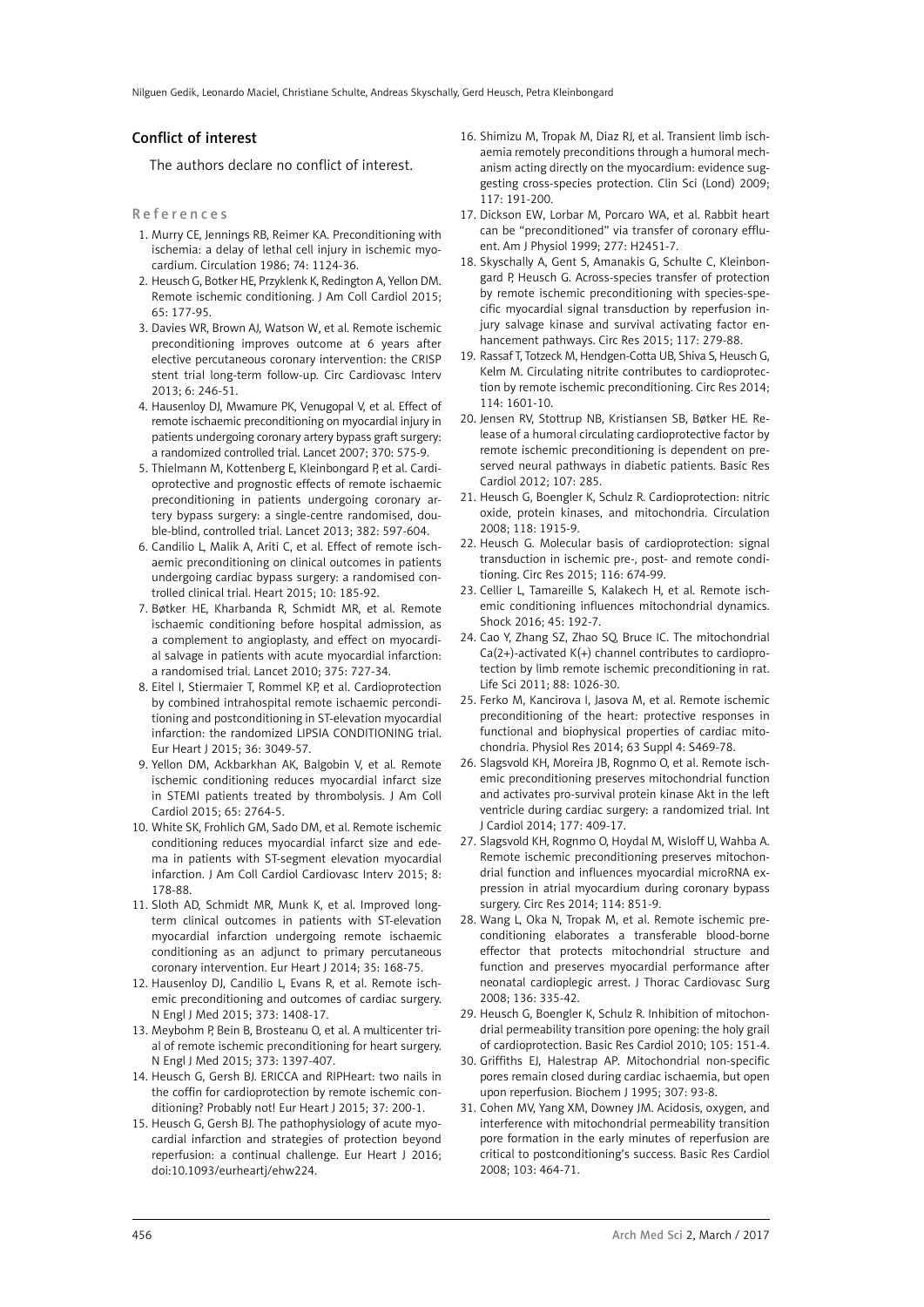- 32. Skyschally A, Gres P, Hoffmann S, et al. Bidirectional role of tumor necrosis factor-alpha in coronary microembolization: progressive contractile dysfunction versus delayed protection against infarction. Circ Res 2007; 100: 140-6.
- 33. Heusch P, Skyschally A, Leineweber K, Haude M, Erbel R, Heusch G. The interaction of coronary microembolization and ischemic preconditioning: a third window of cardioprotection through TNF-alpha. Arch Med Sci 2007; 3: 83-92.
- 34. Kleinbongard P, Schulz R, Heusch G. TNFalpha in myocardial ischemia/reperfusion, remodeling and heart failure. Heart FailRev 2011; 16: 49-69.
- 35. Bayne K. Revised guide for the care and use of laboratory animals available. American Physiological Society. Physiologist 1996; 39: 199, 208-11.
- 36. Lecour S, Smith RM, Woodward B, Opie LH, Rochette L, Sack MN. Identification of a novel role for sphingolipid signaling in TNFalpha and ischemic preconditioning mediated cardioprotection. J Mol Cell Cardiol 2002; 34: 509-18.
- 37. Kleinbongard P, Gedik N, Witting P, Freedman B, Klocker N, Heusch G. Pleiotropic, heart rate-independent cardioprotection by ivabradine. Br J Pharmacol 2015; 172: 4380-90.
- 38. Gedik N, Heusch G, Skyschally A. Infarct size reduction by cyclosporine A at reperfusion involves inhibition of the mitochondrial permeability transition pore but does not improve mitochondrial respiration. Arch Med Sci 2013; 9: 968-75.
- 39. Basso E, Fante L, Fowlkes J, Petronilli V, Forte MA, Bernardi P. Properties of the permeability transition pore in mitochondria devoid of cyclophilin D. J Biol Chem 2005; 280: 18558-61.
- 40. Argaud L, Gateau-Roesch O, Chalabreysse L, et al. Preconditioning delays Ca2+-induced mitochondrial permeability transition. Cardiovasc Res 2004; 61: 115-22.
- 41. Halestrap AP, Clarke SJ, Khaliulin I. The role of mitochondria in protection of the heart by preconditioning. Biochim Biophys Acta 2007; 1767: 1007-31.
- 42. Lacerda L, Somers S, Opie LH, Lecour S. Ischemic postconditioning protects against reperfusion injury via the SAFE pathway. Cardiovasc Res 2009; 84: 201-8.
- 43. Lecour S, James RW. When are pro-inflammatory cytokines SAFE in heart failure? Eur Heart J 2011; 32: 680-5.
- 44. Kimura H, Shintani-Ishida K, Nakajima M, Liu S, Matsumoto K, Yoshida K. Ischemic preconditioning or p38 MAP kinase inhibition attenuates myocardial TNF-alpha production and mitochondria damage in brief myocardial ischemia. Life Sci 2006; 78: 1901-10.
- 45. Meldrum DR, Dinarello CA, Shames BD, et al. Ischemic preconditioning decreases postischemic myocardial tumor necrosis factor-alpha production. Potential ultimate effector mechanism of preconditioning. Circulation 1998; 98: II-214-9.
- 46. Belosjorow S, Schulz R, Dörge H, Schade FU, Heusch G. Endotoxin and ischemic preconditioning: TNF-alpha concentration and myocardial infarct development in rabbits. Am J Physiol Heart Circ Physiol 1999; 277: H2470-5.
- 47. Zhang JQ, Wang Q, Xue FS, et al. Ischemic preconditioning produces more powerful anti-inflammatory and cardioprotective effects than limb remote ischemic postconditioning in rats with myocardial ischemia-reperfusion injury. Chin Med J (Engl) 2013; 126: 3949-55.
- 48. Lecour S, Suleman N, Deuchar GA, et al. Pharmacological preconditioning with tumor necrosis factor-alpha

activates signal transducer and activator of transcription-3 at reperfusion without involving classic prosurvival kinases (Akt and extracellular signal-regulated kinase). Circulation 2005; 112: 3911-8.

- 49. Smith RM, Suleman N, McCarthy J, Sack MN. Classic ischemic but not pharmacologic preconditioning is abrogated following genetic ablation of the TNF-alpha gene. Cardiovasc Res 2002; 55: 553-60.
- 50. Gao Q, Zhang SZ, Cao CM, Bruce IC, Xia Q. The mitochondrial permeability transition pore and the Ca2+-activated K+ channel contribute to the cardioprotection conferred by tumor necrosis factor-alpha. Cytokine 2005; 32: 199-205.
- 51. Doenst T, Nguyen TD, Abel ED. Cardiac metabolism in heart failure: implications beyond ATP production. Circ Res 2013; 113: 709-24.
- 52. Heusch G, Musiolik J, Gedik N, Skyschally A. Mitochondrial STAT3 activation and cardioprotection by ischemic postconditioning in pigs with regional myocardial ischemia/reperfusion. Circ Res 2011; 109: 1302-8.
- 53. Yang S, Li H, Tang L, et al. Apelin-13 protects the heart against ischemia-reperfusion injury through the RISK-GSK-3beta-mPTP pathway. Arch Med Sci 2015; 11: 1065-73.
- 54. Skyschally A, Schulz R, Heusch G. Cyclosporine A at reperfusion reduces infarct size in pigs. Cardiovasc Drugs Ther 2010; 24: 85-7.
- 55. Argaud L, Gateau-Roesch O, Muntean D, et al. Specific inhibition of the mitochondrial permeability transition prevents lethal reperfusion injury. J Mol Cell Cardiol 2005; 38: 367-74.
- 56. Piot C, Croisille P, Staat P, et al. Effect of cyclosporine on reperfusion injury in acute myocardial infarction. New Engl J Med 2008; 359: 473-81.
- 57. Cung TT, Morel O, Cayla G, et al. Cyclosporine before PCI in patients with acute myocardial infarction. N Engl J Med 2015; 373: 1021-103.
- 58. Ottani F, Latini R, Staszewsky L, et al. Cyclosporine A in reperfused myocardial infarction. The multicenter, contolled, open-label CYCLE Trial. J Am Coll Cardiol 2016; 67: 365-74.
- 59. Heusch G. CIRCUS a kiss of death for cardioprotection? Cardiovasc Res 2015; 108: 215-6.
- 60. Kerr PM, Suleiman MS, Halestrap AP. Reversal of permeability transition during recovery of hearts from ischemia and its enhancement by pyruvate. Am J Physiol Heart Circ Physiol 1999; 276: H496-502.
- 61. Leung CH, Wang L, Nielsen JM, et al. Remote cardioprotection by transfer of coronary effluent from ischemic preconditioned rabbit heart preserves mitochondrial integrity and function via adenosine receptor activation. Cardiovasc Drugs Ther 2014; 28: 7-17.
- 62. Watts JA, Maiorano PC. Trace amounts of albumin protect against ischemia and reperfusion injury in isolated rat hearts. J Mol Cell Cardiol 1999; 31: 1653-62.
- 63. Burley DS, Hamid SA, Baxter GF. Cardioprotective actions of peptide hormones in myocardial ischemia. Heart FailRev 2007; 12: 279-91.
- 64. Kruse R, Essen-Gustavsson B, Fossum C, Jensen-Waern M. Blood concentrations of the cytokines IL-1beta, IL-6, IL-10, TNF-alpha and IFN-gamma during experimentally induced swine dysentery. Acta Vet Scand 2008; 50: 32.
- 65. Webel DM, Finck BN, Baker DH, Johnson RW. Time course of increased plasma cytokines, cortisol, and urea nitrogen in pigs following intraperitoneal injection of lipopolysaccharide. J Animal Sci 1997; 75: 1514-20.